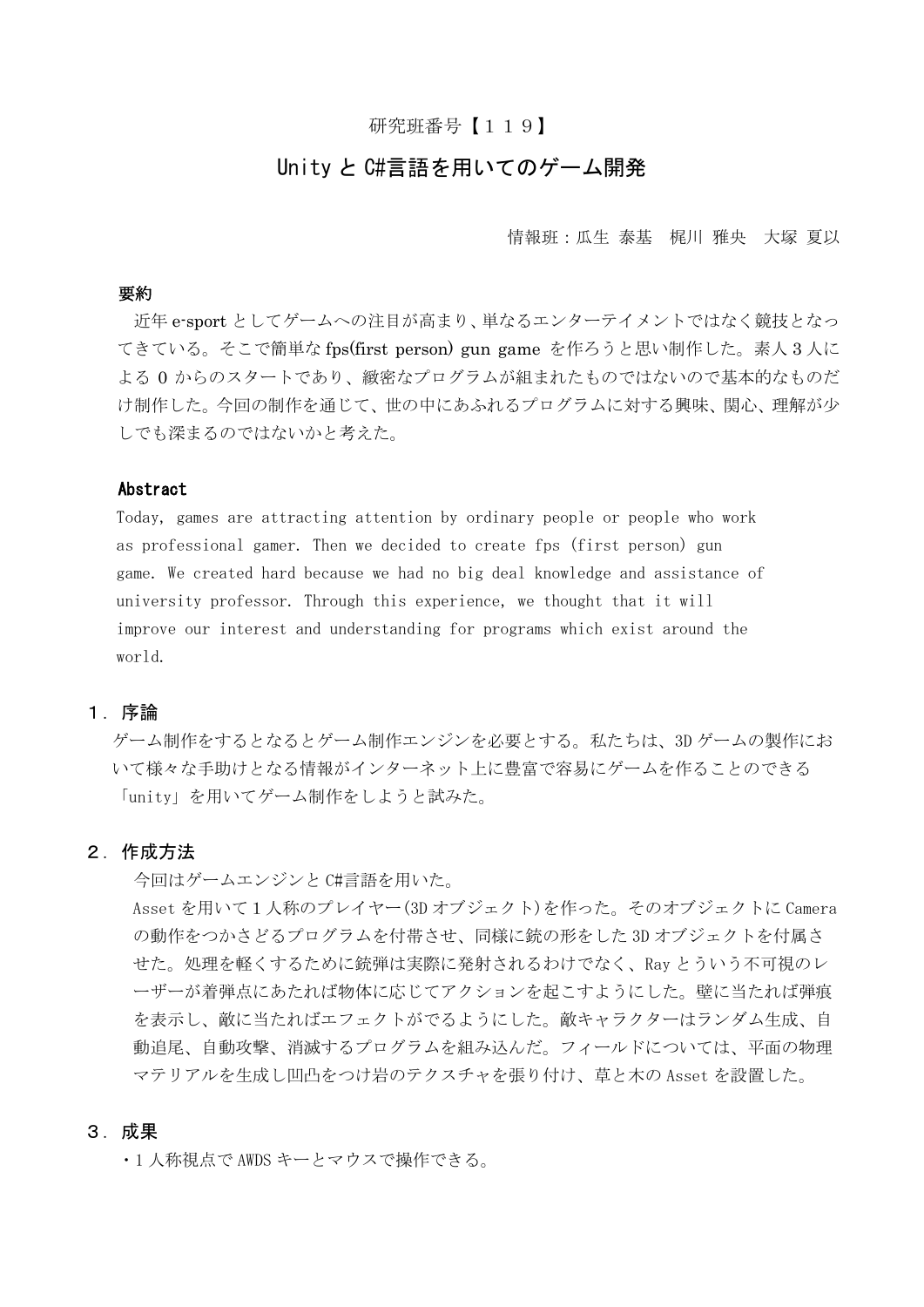・銃を撃てる。

- ・敵が自動で追尾して攻撃してくる。
- ・フィールド上に敵キャラクターを自動出現させる。
- ・敵の体力が 0 になったら消滅するようにする。

## 4.今後の展望

ゲーム性を充実さるために、ゲームオーバー、スタート画面追加、操作キャラクターHP 実 装、武器のレパートリーを増やす。

ゲームとして個性のないものに仕上がってしまっているので、独自の要素を追加する必要が ある。

### 5.参考文献ならびに参考 Web ページ

 くろくまそふと. <https://moon-bear.com/2020/01/23/unity-fps/> Unity Asset store <https://assetstore.unity.com/> BYTE <http://bytejp.com/> Qiita <https://qiita.com/yando/items/ef76c200bb50005170d5>

# 6.資料

<一人称画面>

| Local<br>t. |                 |                                | $   \mathbb{N}$ |           | Collab -                                       | $\circ$                  |
|-------------|-----------------|--------------------------------|-----------------|-----------|------------------------------------------------|--------------------------|
| # Scene     | $\epsilon$ Game | Asset Store                    |                 |           |                                                | $\overline{\phantom{a}}$ |
| Display 1   | # Free Aspect   | $\frac{1}{2}$ Scale $\bigcirc$ | $= 2x$          |           | Maximize On Play   Mute Audio   Stats   Gizmos |                          |
|             |                 |                                |                 |           |                                                |                          |
|             |                 |                                |                 |           |                                                |                          |
|             |                 |                                |                 |           |                                                |                          |
|             |                 |                                |                 |           |                                                |                          |
|             |                 |                                |                 |           |                                                |                          |
|             |                 |                                | M               |           |                                                |                          |
|             |                 |                                |                 |           |                                                |                          |
|             | ٠               |                                |                 |           |                                                |                          |
|             |                 |                                | ٠               |           |                                                |                          |
|             |                 |                                |                 |           |                                                |                          |
|             |                 |                                |                 |           |                                                |                          |
|             |                 |                                |                 |           |                                                |                          |
|             |                 |                                |                 |           |                                                |                          |
|             |                 |                                |                 |           |                                                |                          |
|             |                 |                                |                 | <b>Th</b> |                                                |                          |
|             |                 |                                |                 |           |                                                |                          |
|             |                 |                                |                 |           |                                                |                          |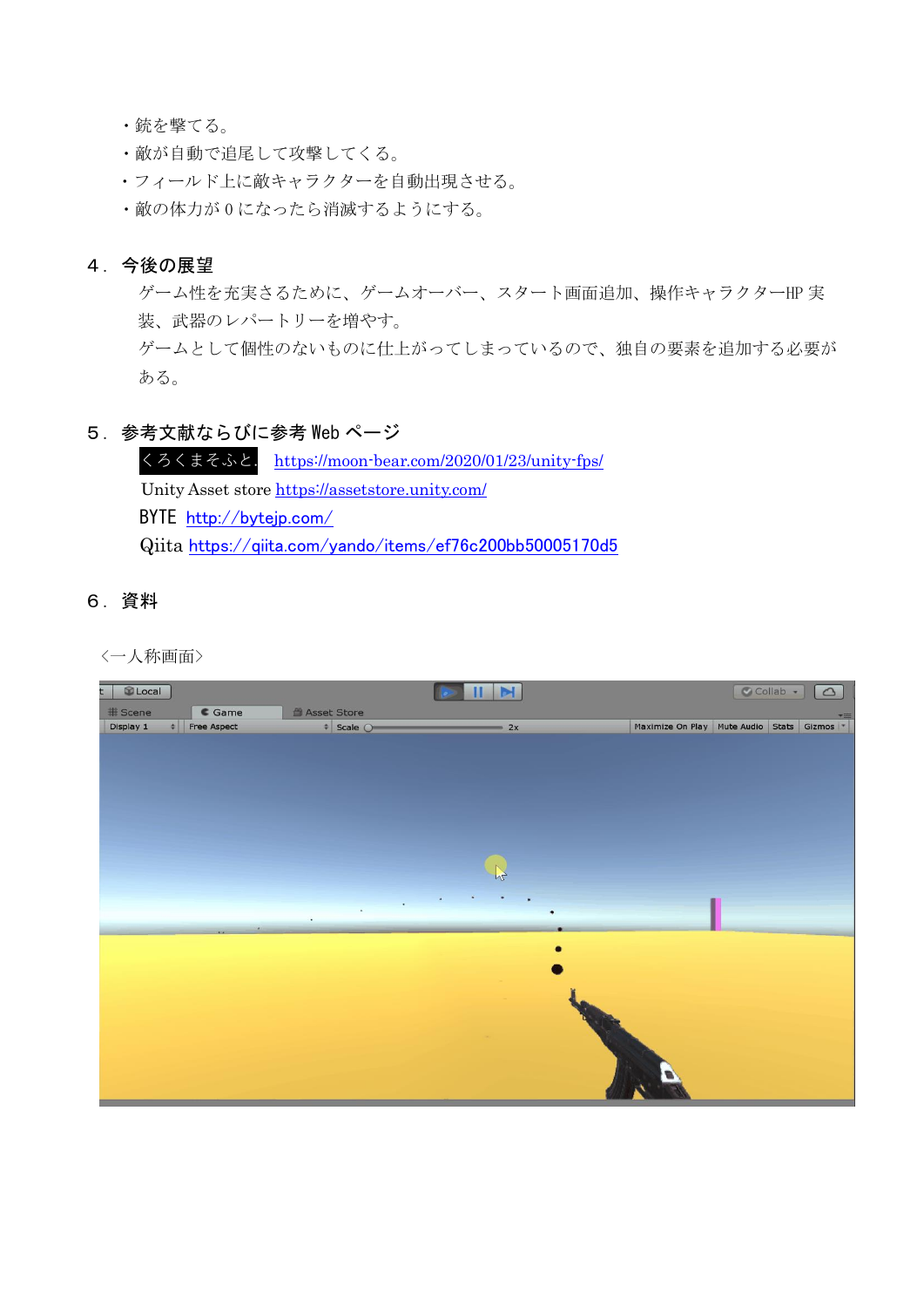

<プログラム> 銃の動作

```
using System. Collections;
using System.Collections.Generic;
using UnityEngine;
using UnityEngine.UI;
public class FirstPersonGunController : MonoBehaviour
{
     public enum ShootMode { AUTO, SEMIAUTO }
     public bool shootEnabled = true;
     [SerializeField]
     ShootMode shootMode = ShootMode.AUTO;
     [SerializeField]
     int maxAmmo = 100;
     [SerializeField]
    int maxSupplyValue = 100;
     [SerializeField]
     int damage = 1;
     [SerializeField]
    float shootInterval = 0.1f;
```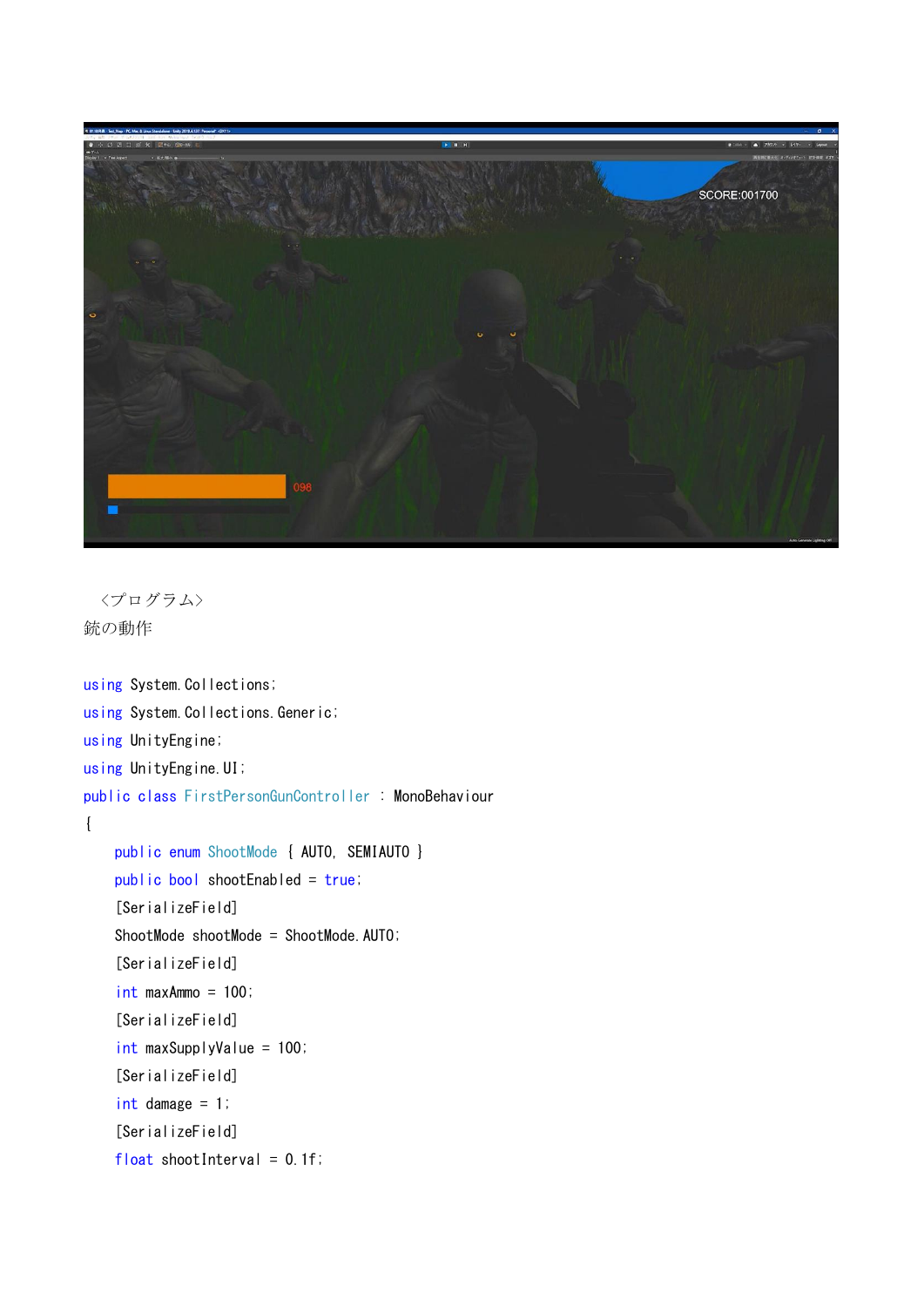```
 [SerializeField]
 float shootRange = 50;
 [SerializeField]
float supplyInterval = 0.1f;
 [SerializeField]
 Vector3 muzzleFlashScale;
 [SerializeField]
 GameObject muzzleFlashPrefab;
 [SerializeField]
 GameObject hitEffectPrefab;
 [SerializeField]
 Image ammoGauge;
 [SerializeField]
 Text ammoText;
 [SerializeField]
 Image supplyGauge;
 bool shooting = false;
bool supplying = false;
int ammo = 0;
int supplyValue = 0;
 GameObject muzzleFlash;
 GameObject hitEffect;
 public int Ammo
 {
     set
     {
        ammo = Mathf.Clamp(value, 0, maxAmmo);
         //UIの表示を操作
         //テキスト
        ammoText.text = ammo.ToString("D3");
         //ゲージ
        float scaleX = (float)ammo / maxAmmo;
        ammoGauge.rectTransform.localScale = new Vector3(scaleX, 1, 1);
     }
     get
     {
         return ammo;
     }
```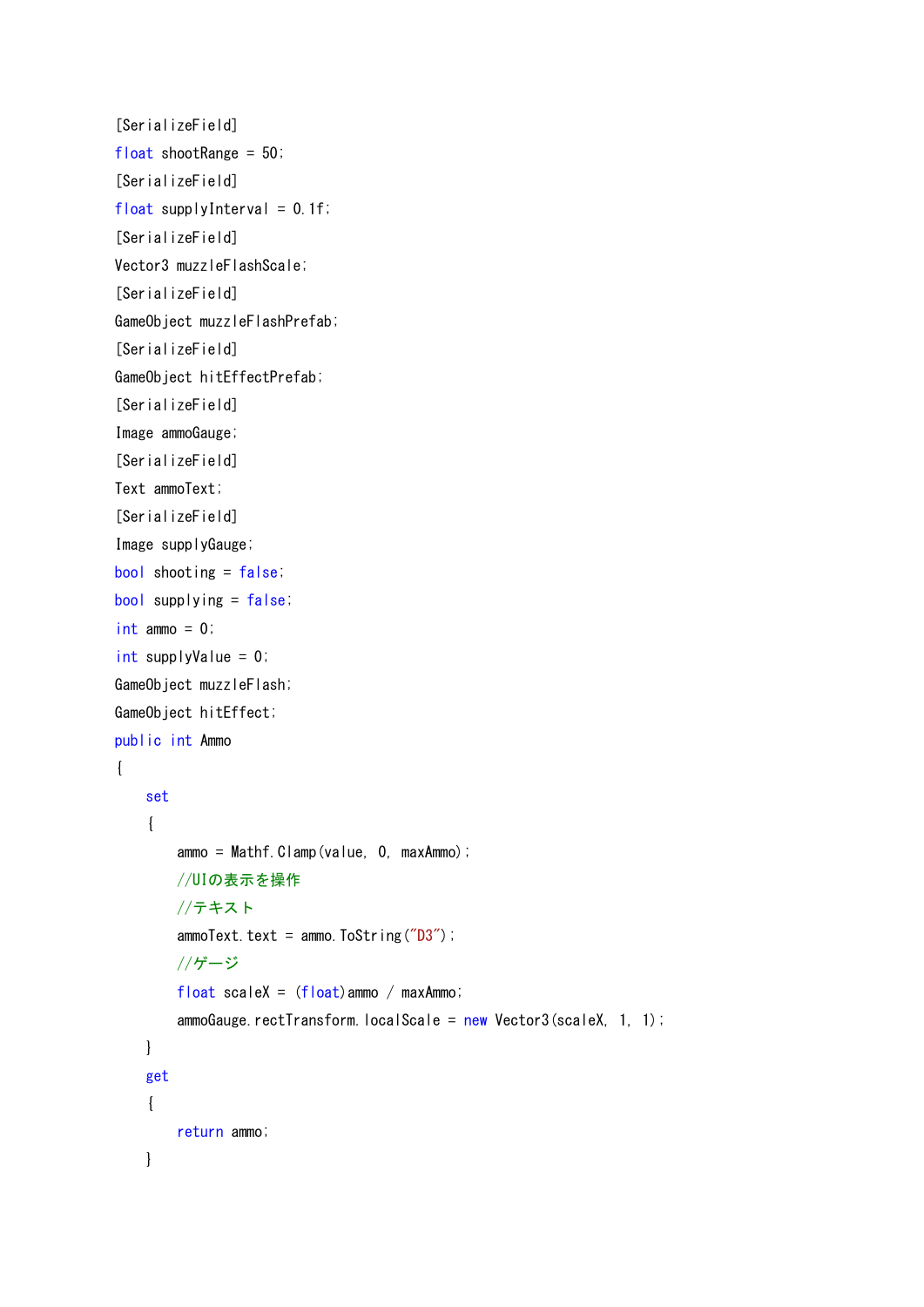```
 }
    public int SupplyValue
     {
         set
         {
             supplyValue = Mathf.Clamp(value, 0, maxSupplyValue);
            if (SupplyValue \geq maxSupplyValue)\{ Ammo = maxAmmo;
                supplyValue = 0;
 }
            float scaleX = (float)supplyValue / maxSupplyValue;
            supplyGauge.rectTransform.localScale = new Vector3(scaleX, 1, 1);
         }
         get
         {
             return supplyValue;
         }
    }
    void Start()
     {
         InitGun();
    }
    void Update()
     {
        if (shootEnabled & ammo > 0 & GetInput())
         {
            StartCoroutine(ShootTimer());
         }
         if (shootEnabled)
         {
            StartCoroutine(SupplyTimer());
         }
    }
    public void InitGun()
     {
        Ammo = maxAmmo;
        SupplyValue = 0;
```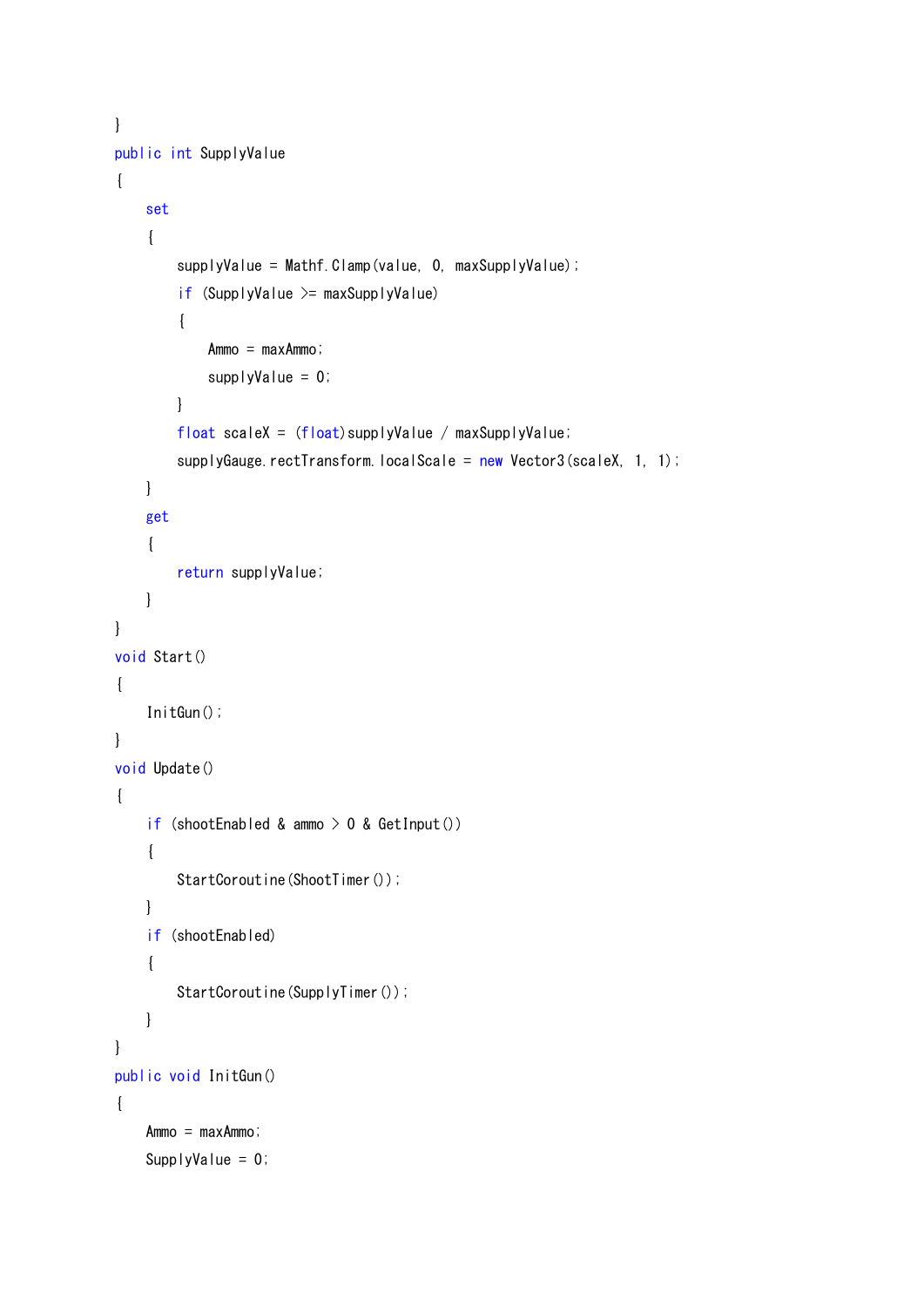```
 }
     bool GetInput()
     {
         switch (shootMode)
          {
              case ShootMode.AUTO:
                 return Input. GetMouseButton(0);
             case ShootMode. SEMIAUTO:
                 return Input. GetMouseButtonDown(0);
         }
         return false;
     }
     IEnumerator ShootTimer()
     {
         if (!shooting)
          {
             shooting = true;
              //マズルフラッシュON
              if (muzzleFlashPrefab != null)
\{ if (muzzleFlash != null)
\left\{ \begin{array}{c} \end{array} \right.muzzleFlash.SetActive(true);
 }
                  else
\left\{ \begin{array}{c} \end{array} \right. muzzleFlash = Instantiate(muzzleFlashPrefab, transform.position, 
transform.rotation);
                      muzzleFlash.transform.SetParent(gameObject.transform);
                       muzzleFlash.transform.localScale = muzzleFlashScale;
 }
              }
             Shoot();
              yield return new WaitForSeconds(shootInterval);
              //マズルフラッシュOFF
              if (muzzleFlash != null)
\left\{ \begin{array}{c} 1 & 1 \\ 1 & 1 \end{array} \right\}muzzleFlash.SetActive(false);
```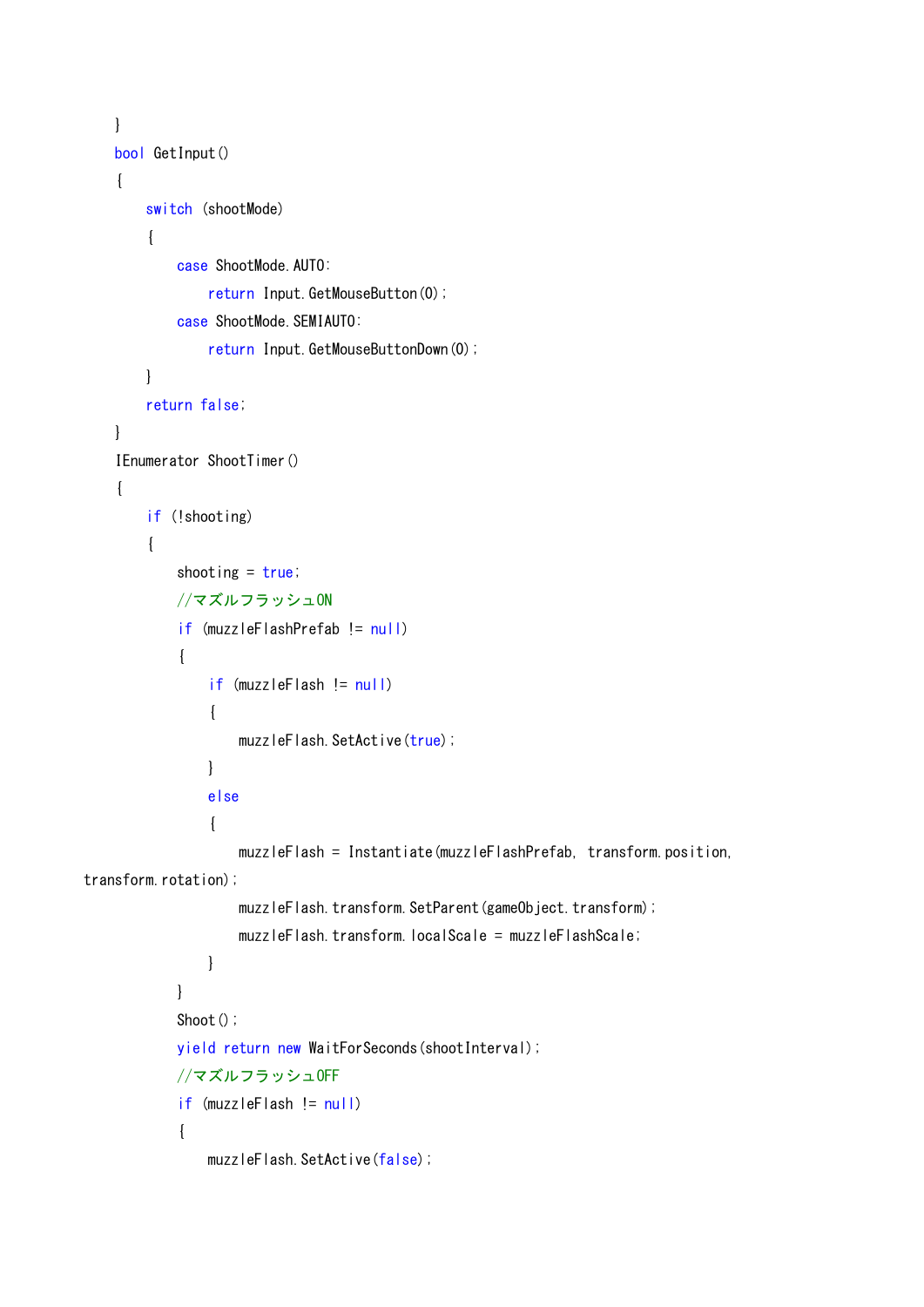```
 }
             //ヒットエフェクトOFF
             if (hitEffect != null)
\{ if (hitEffect.activeSelf)
\left\{ \begin{array}{c} \end{array} \right.hitEffect. SetActive(false);
 }
             }
            shooting = false;
         }
         else
         {
             yield return null;
         }
    }
    void Shoot()
     {
        Ray ray = new Ray(transform.position, transform.forward);
         RaycastHit hit;
         //レイを飛ばして、ヒットしたオブジェクトの情報を得る
        if (Physics. Raycast (ray, out hit, shootRange))
         {
            //ヒットエフェクトON
             if (hitEffectPrefab != null)
\{ if (hitEffect != null)
\left\{ \begin{array}{c} \end{array} \right.hitEffect.transform.position = hit.point;
                    hitEffect.transform.rotation = Quaternion.FromToRotation(Vector3.forward,
hit.normal);
                    hitEffect. SetActive(true);
 }
                 else
\left\{ \begin{array}{c} \end{array} \right.hitEffect = Instantiate(hitEffectPrefab, hit.point, Quaternion.identity);
 }
             }
```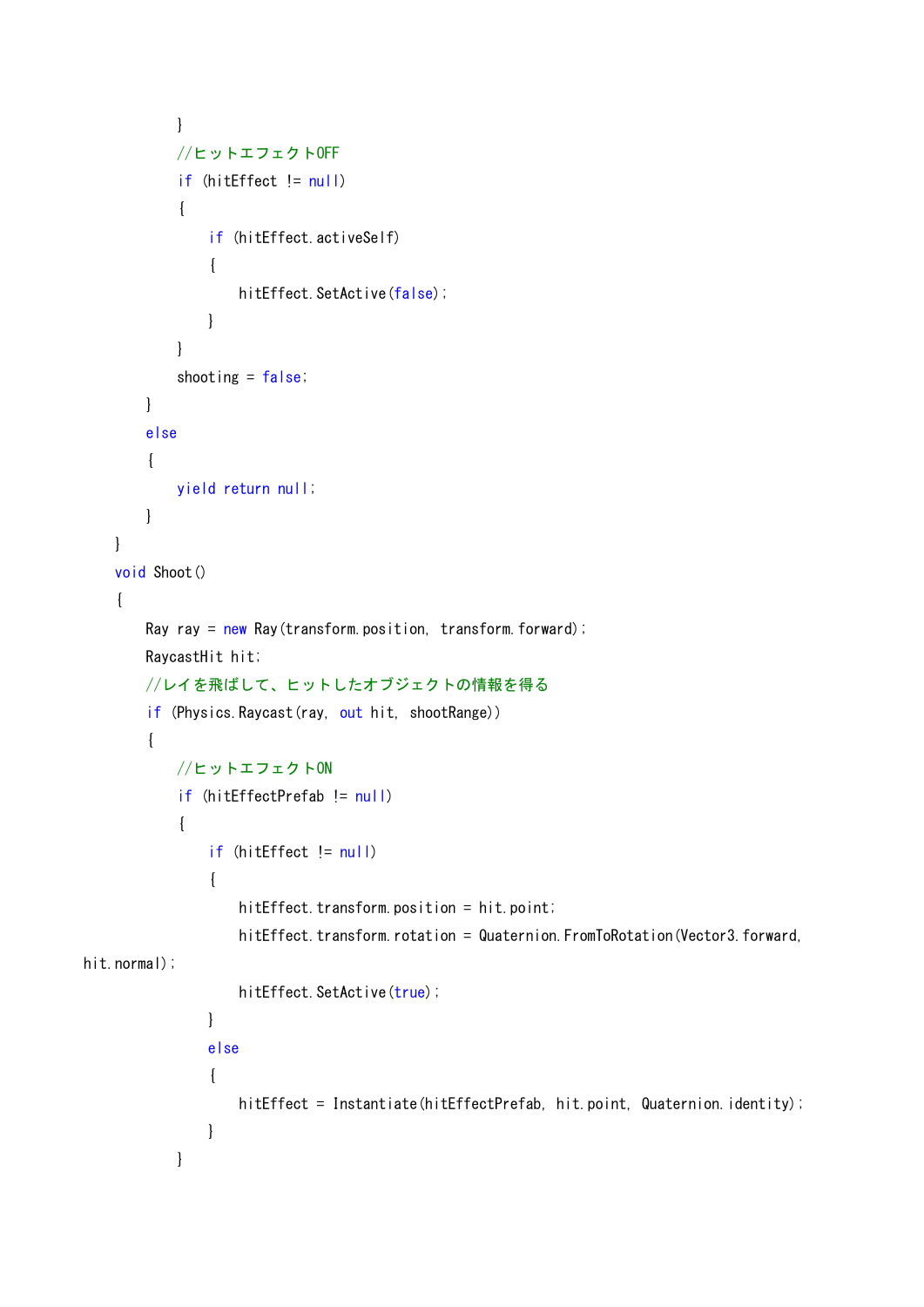```
 //★ここに敵へのダメージ処理などを追加
           string tagName = hit.collider.gameObject.tag;
            if (tagName == "Enemy")
\{EnemyController enemy = hit.collider.gameObject.GetComponent<EnemyController>();
               enemy. Hp = damage; }
        }
        Ammo--;
    }
    //--中略--
     IEnumerator SupplyTimer()
     {
       if (!supplying)
         {
           supplying = true;
            SupplyValue++;
            yield return new WaitForSeconds(supplyInterval);
           supplying = false;
        }
    }
敵キャラクターの動作
using System. Collections;
using System. Collections. Generic;
using UnityEngine;
using UnityEngine.AI;
[RequireComponent(typeof(Animator))]
```
[RequireComponent(typeof(Rigidbody))] [RequireComponent(typeof(NavMeshAgent))] public class EnemyController : MonoBehaviour {

}

```
 public bool moveEnabled = true;
```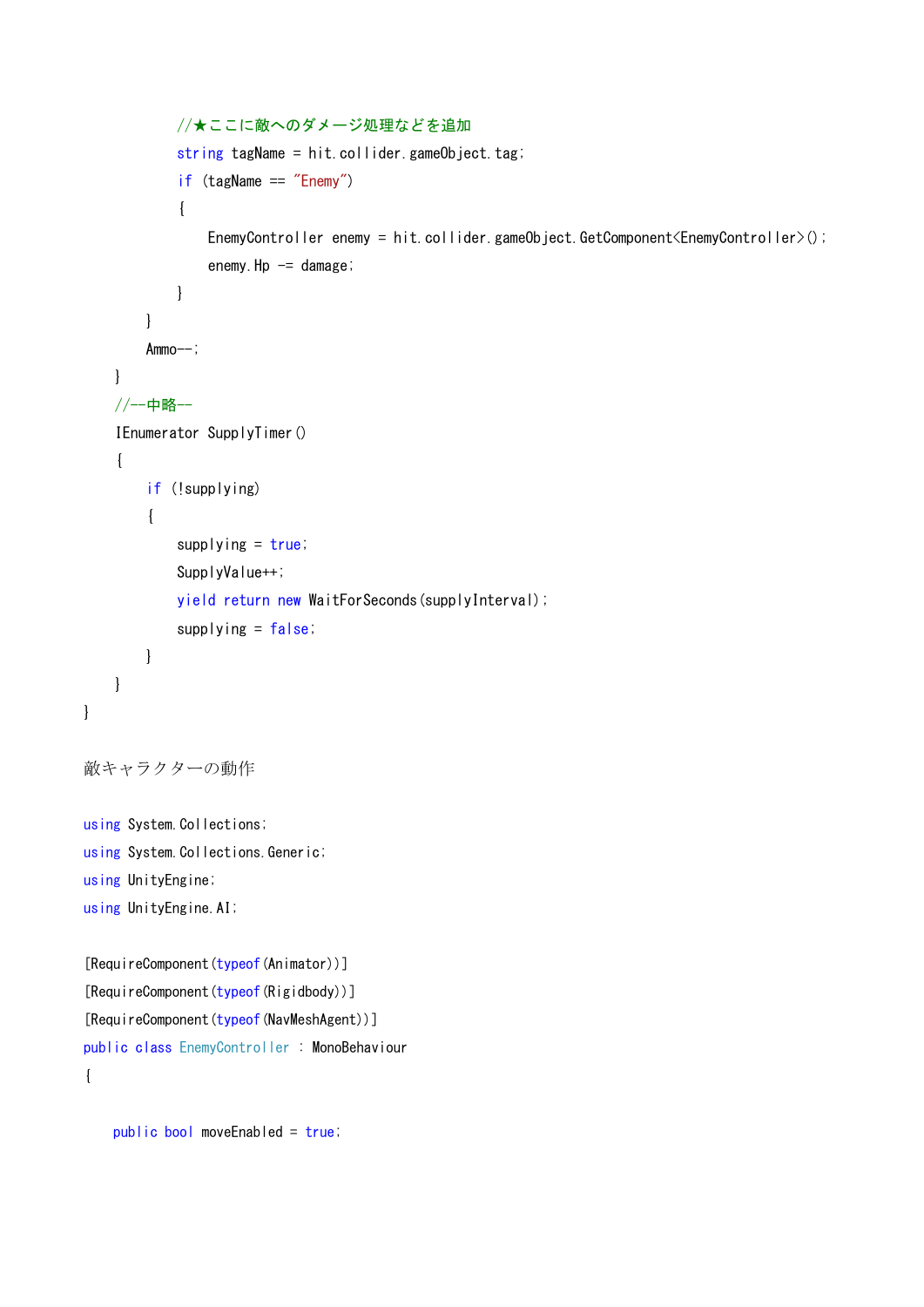```
 [SerializeField]
int maxHp = 3;
 [SerializeField]
 int ammoDamage = 5;
 [SerializeField]
int attackInterval = 1;
 [SerializeField]
 int score = 100;
 [SerializeField]
 string targetTag = "Player";
 [SerializeField]
float deadTime = 3;
```

```
 bool attacking = false;
 int hp;
```
 float moveSpeed; Animator animator; BoxCollider boxCollider; Rigidbody rigidBody;

NavMeshAgent agent;

Transform target;

GameManager gameManager;

FirstPersonGunController player;

```
 public int Hp
               {
                             set
\left\{ \begin{array}{ccc} 0 & 0 & 0 \\ 0 & 0 & 0 \\ 0 & 0 & 0 \\ 0 & 0 & 0 \\ 0 & 0 & 0 \\ 0 & 0 & 0 \\ 0 & 0 & 0 \\ 0 & 0 & 0 \\ 0 & 0 & 0 \\ 0 & 0 & 0 \\ 0 & 0 & 0 \\ 0 & 0 & 0 \\ 0 & 0 & 0 \\ 0 & 0 & 0 & 0 \\ 0 & 0 & 0 & 0 \\ 0 & 0 & 0 & 0 \\ 0 & 0 & 0 & 0 \\ 0 & 0 & 0 & 0 & 0 \\ 0 & 0 & 0 & 0 & 0 \\ 0 & 0 & 0 & 0 & 0hp = Mathf. Clamp(value, 0, maxHp);
                                           if (hp \leq 0)
                                            {
                                                         StartCoroutine(Dead());
                                           }
                             }
                             get
                              {
                                            return hp;
```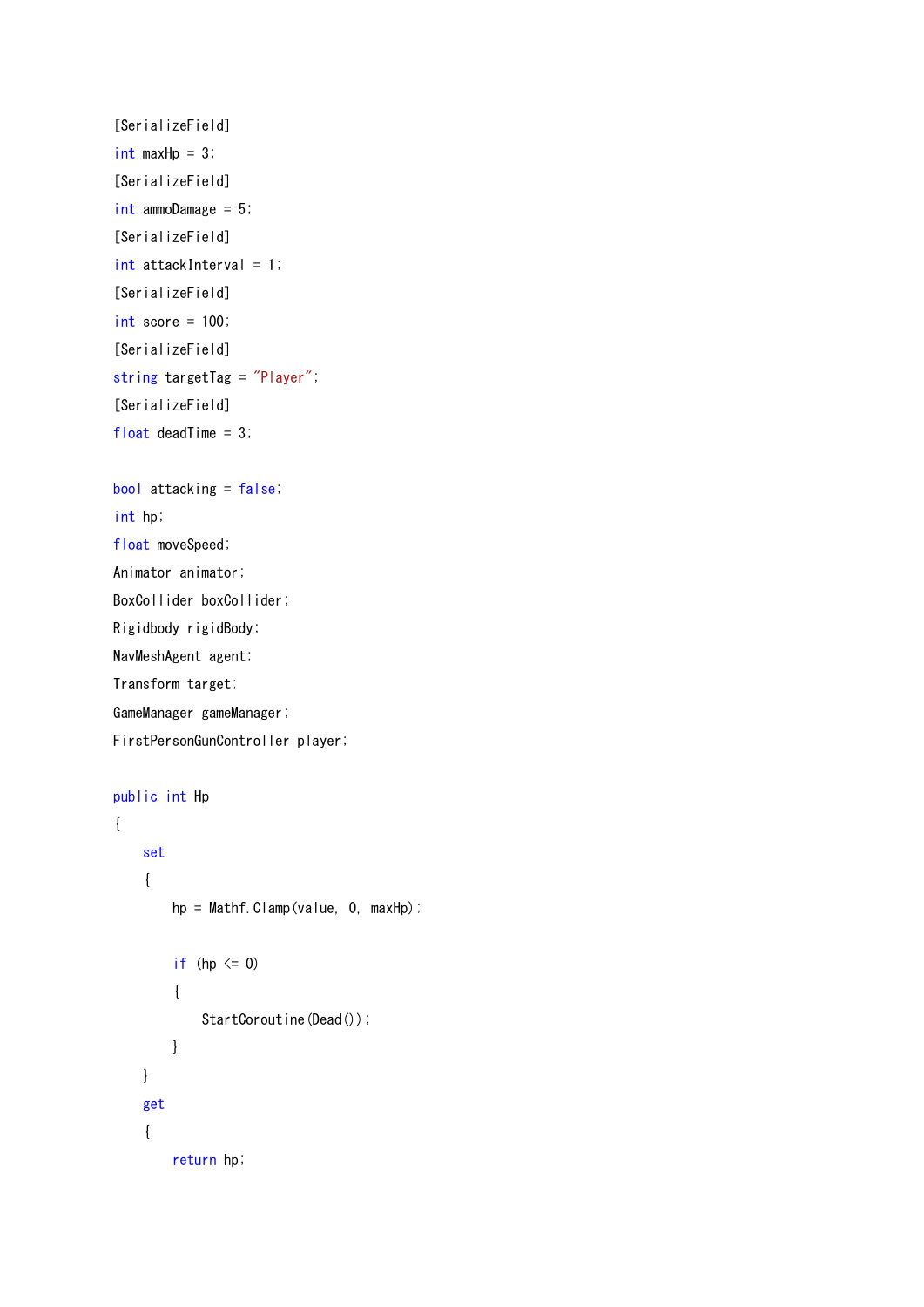```
 }
 }
 void Start()
 {
    animator = GetComponent<Animator);
     boxCollider = GetComponent<BoxCollider>();
     rigidBody = GetComponent<Rigidbody>();
     agent = GetComponent<NavMeshAgent>();
    target = GameObject.FindGameObjectWithTag(targetTag).transform;
    gameManager = GameObject.FindGameObjectWithTag("GameController").GetComponent<GameManager>();
     player =
```
GameObject.FindGameObjectWithTag("Player").GetComponentInChildren<FirstPersonGunController>();

```
InitCharacter();
           }
            void Update()
            {
                         if (moveEnabled)
                         {
                                    Move();
                        }
                        else
\left\{ \begin{array}{ccc} 0 & 0 & 0 \\ 0 & 0 & 0 \\ 0 & 0 & 0 \\ 0 & 0 & 0 \\ 0 & 0 & 0 \\ 0 & 0 & 0 \\ 0 & 0 & 0 \\ 0 & 0 & 0 \\ 0 & 0 & 0 \\ 0 & 0 & 0 \\ 0 & 0 & 0 \\ 0 & 0 & 0 \\ 0 & 0 & 0 \\ 0 & 0 & 0 & 0 \\ 0 & 0 & 0 & 0 \\ 0 & 0 & 0 & 0 \\ 0 & 0 & 0 & 0 \\ 0 & 0 & 0 & 0 & 0 \\ 0 & 0 & 0 & 0 & 0 \\ 0 & 0 & 0 & 0 & 0 Stop();
                        }
           }
            void InitCharacter()
            {
                       Hp = maxHp;moveSpeed = agent. speed; }
            void Move()
             {
```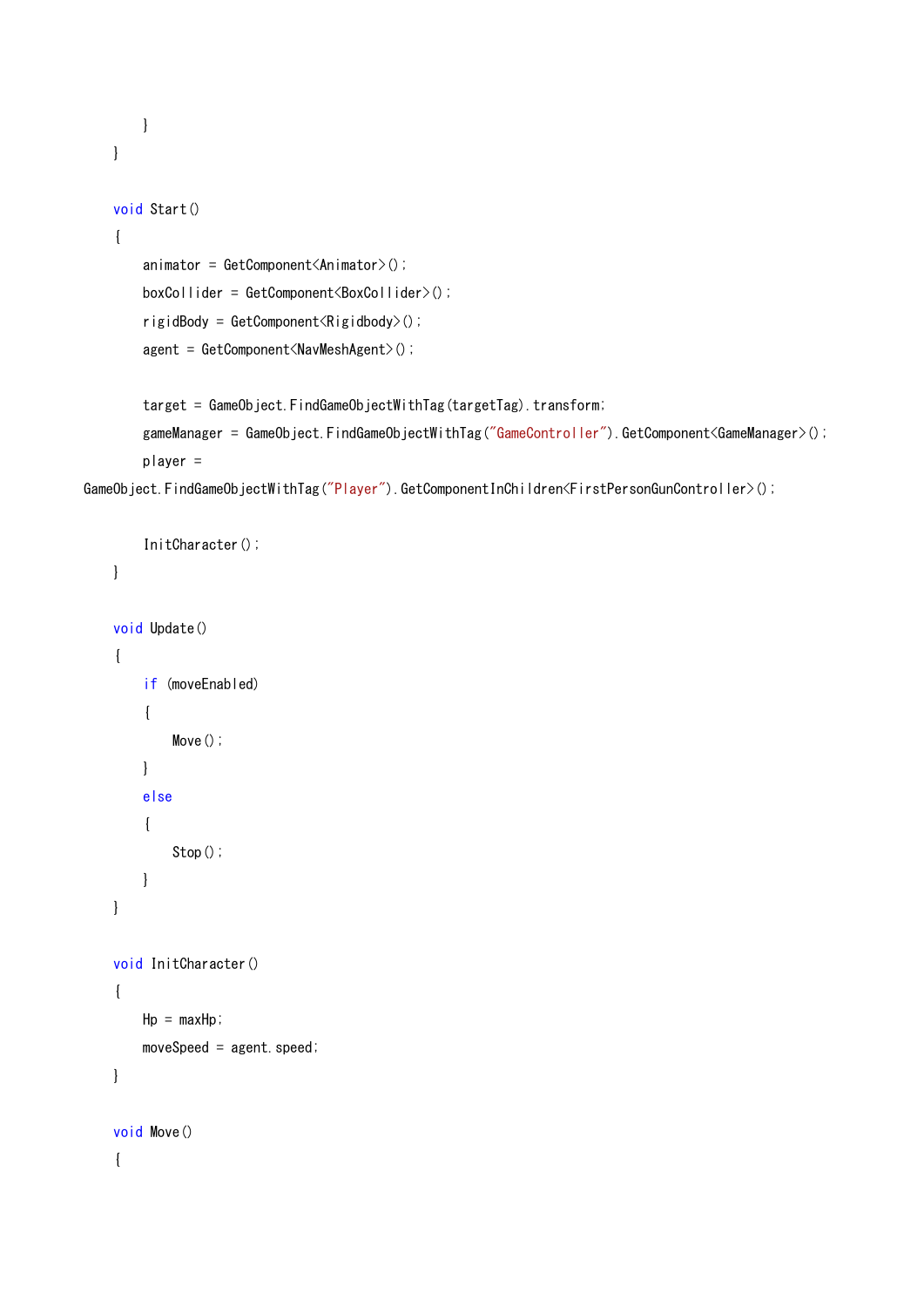```
agent. speed = moveSpeed;
    animator. SetFloat ("Speed", agent. speed, 0.1f, Time. deltaTime);
    agent. SetDestination(target.position);
     rigidBody.velocity = agent.desiredVelocity;
 }
 void Stop()
 {
    agent. speed = 0;
    animator. SetFloat("Speed", agent. speed, 0.1f, Time. deltaTime);
 }
 IEnumerator Dead()
 {
    moveEnabled = false;
    Stop();
     gameManager.Score += score;
    animator. SetTrigger("Dead");
     boxCollider.enabled = false;
    rightedBody. isKinematic = true;
     yield return new WaitForSeconds(deadTime);
     Destroy(gameObject);
 }
 private void OnCollisionEnter(Collision collision)
 {
    if (collision.gameObject.tag == "Player")
     {
        StartCoroutine(AttackTimer());
     }
 }
 IEnumerator AttackTimer()
 {
    if (!attacking)
     {
          attacking = true;
```